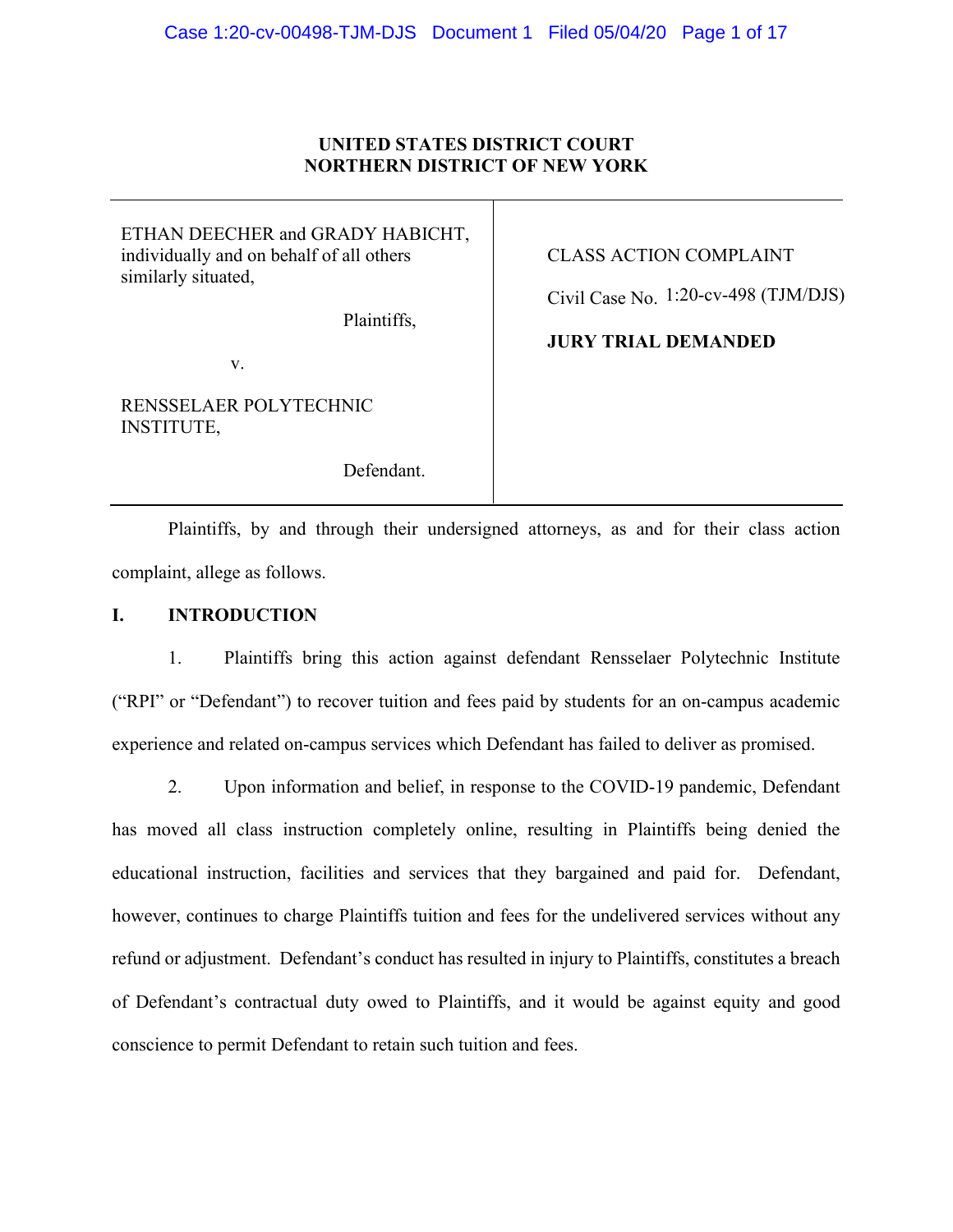## Case 1:20-cv-00498-TJM-DJS Document 1 Filed 05/04/20 Page 2 of 17

3. As a result of the above, Plaintiffs and the putative class are entitled to legal and equitable relief, including, but not limited to, monetary damages, disgorgement of sums paid, injunctive relief, and the costs, disbursements, and reasonable attorneys' fees of this action.

#### **II. JURISDICTION**

4. This Court has subject matter jurisdiction pursuant to the Class Action Fairness Act, 28 U.S.C. § 1332(d) because this is a class action involving more than 100 putative class members, some of whom are citizens of states diverse from Defendant, and the amount in controversy exceeds \$5,000,000, exclusive of costs and interest.

5. This Court has personal jurisdiction over Defendant because it is organized and incorporated under New York law, maintains its principal place of business in this district, regularly and systematically transacts business in this district, and the wrongful conduct complained of in this complaint occurred in this district.

6. Venue is proper in this district pursuant to 28 U.S.C. § 1391(b) because Defendant resides in this district and a substantial part of the events or omissions giving rise to the complaint occurred in this district, and Defendant is subject to personal jurisdiction in this district.

# **III. PARTIES**

7. Plaintiff Ethan Deecher is an individual residing in Hampshire County, Commonwealth of Massachusetts.

8. At all relevant times, Mr. Deecher was an undergraduate engineering student enrolled at Rensselaer Polytechnic Institute and was charged tuition and fees by Defendant for the Spring 2020 semester and Summer 2020 Arch semester.

9. Plaintiff Grady Habicht is an individual residing in Tolland County, State of Connecticut.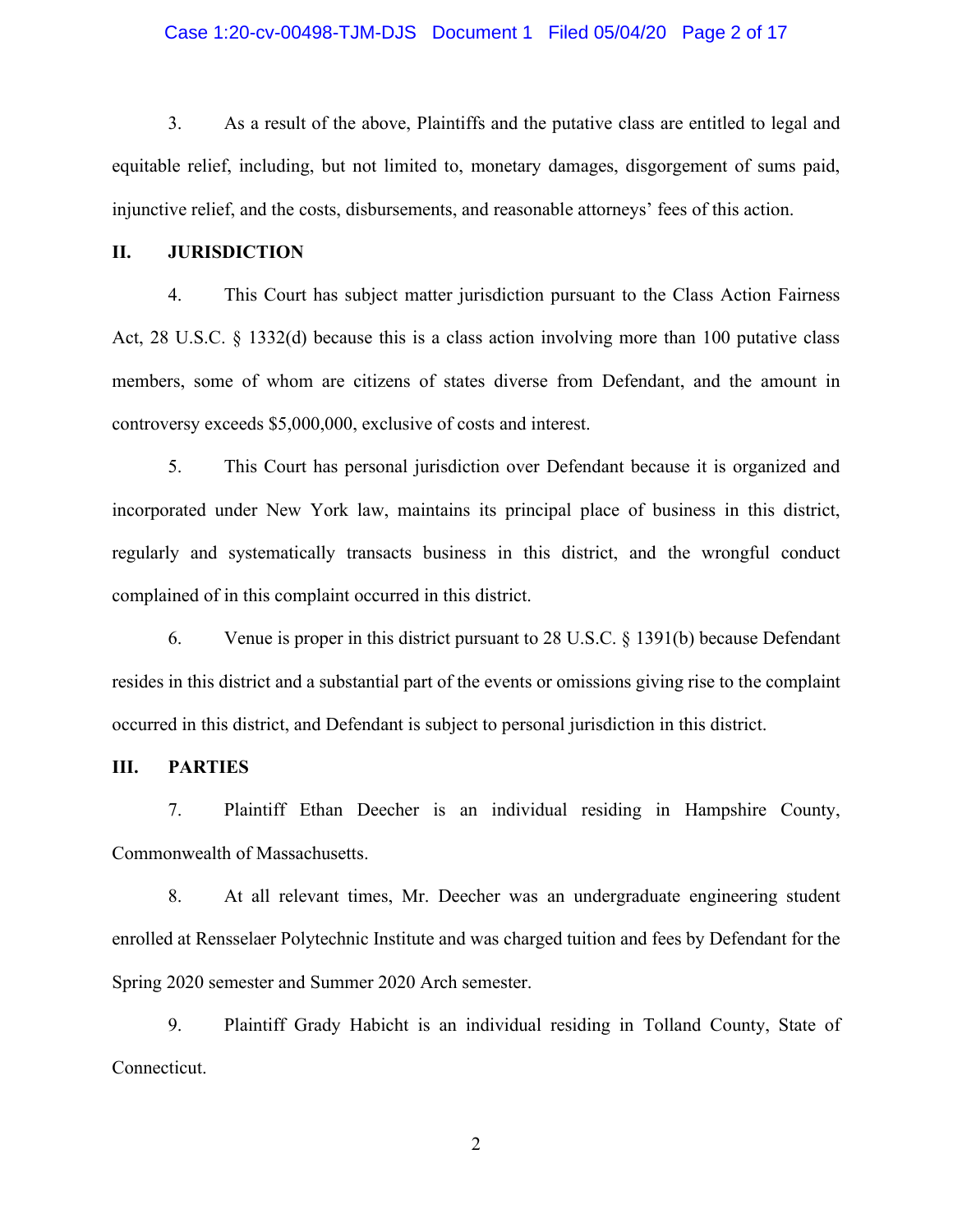## Case 1:20-cv-00498-TJM-DJS Document 1 Filed 05/04/20 Page 3 of 17

10. At all relevant times, Mr. Habicht was an undergraduate engineering student enrolled at Rensselaer Polytechnic Institute and was charged tuition and fees by Defendant for the Spring 2020 semester and Summer 2020 Arch semester.

11. Defendant Rensselaer Polytechnic Institute is a tax-exempt not-for-profit corporation and private research university incorporated under the laws of the State of New York with a principal place of business located at  $110\,8^{th}$  Street, in the City of Troy, County of Rensselaer, State of New York.

#### **IV. FACTUAL BACKGROUND**

12. RPI describes its organizational mission as being to "educate[] the leaders of tomorrow for technologically based careers." *See* Rensselaer Polytechnic Institute 2017 IRS Form 990 at Part I (1) ("Form 990").

13. In 1999, under the leadership of President Shirley Ann Jackson, RPI developed and adopted the "Rensselaer Plan" (the "Plan"), a foundational, university-wide, administrative policy devoted to increasing the university's standing and improving the educational experience offered to its students.

14. Under the Plan, RPI developed and subsequently marketed to its prospective and current students a unique academic experience fundamentally centered around an in-person, oncampus academic experience and related on-campus services.

15. The Plan, which was updated in 2013, contains, among other things, specific commitments by the university administration that it characterizes as "We Will Statements". Among the most prominent of these We Will Statements is the university's commitment to "[o]ffer a complete student experience, highlighted by: Clustered Learning, Advocacy, and Support for Students (CLASS)." A copy of the Plan, as revised in 2013, is annexed hereto as Exhibit "A."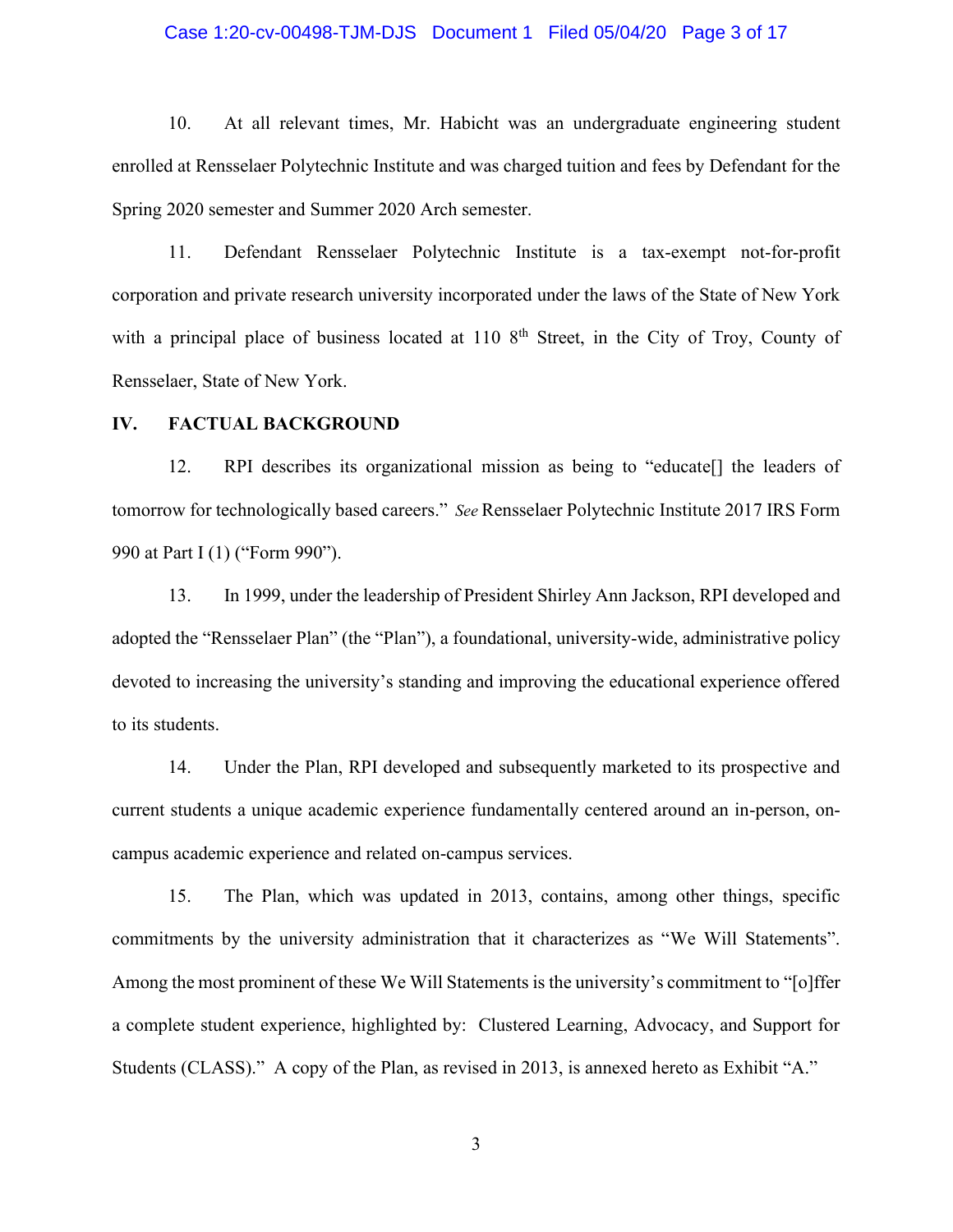### Case 1:20-cv-00498-TJM-DJS Document 1 Filed 05/04/20 Page 4 of 17

16. A fundamental tenet of the CLASS program as set forth in the Plan is the importance of the on-campus experience and related on-campus services to the educational experience at RPI which is embodied in its emphasis on "Clustered Learning." Exh. "A", at p. 4.

17. At all relevant times, RPI marketed its CLASS program to current and prospective students as "a bold, comprehensive, and holistic residential college model that provides unparalleled developmental education and support in every sphere of student life—from our revitalized residential settings to our leading-edge classrooms and laboratories." *Id.* at p. 10.

18. In describing the value of the CLASS program to students, RPI advised prospective students on its website and in other forums that "CLASS provides a programmatic framework for strengthened counseling, unique co-op experiences, academic skills building, cultural exposure, leadership opportunities, community building, and global engagement" and notes that "Many of these activities originate within the residential setting." *Id.* The university further described the CLASS program as one of its "unique strengths" that differentiates it as an institution of higher learning. *Id.* at p. 11.

19. RPI promoted the value provided by its on-campus experience and related oncampus services to prospective students throughout the Plan and elsewhere in its marketing materials to current and prospective students. For example, on its website, it promised that "[w]ith over 475 residential programs annually, students will have the opportunity to socialize with hall residents and the campus community while increasing their knowledge of Multicultural Sophistication, Intellectual Agility, and a Global View." *Student Living and Learning*, Rensselaer Polytechnic Institute Website, (last accessed May 3, 2020), https://sll.rpi.edu/residentialcommons/living-learning.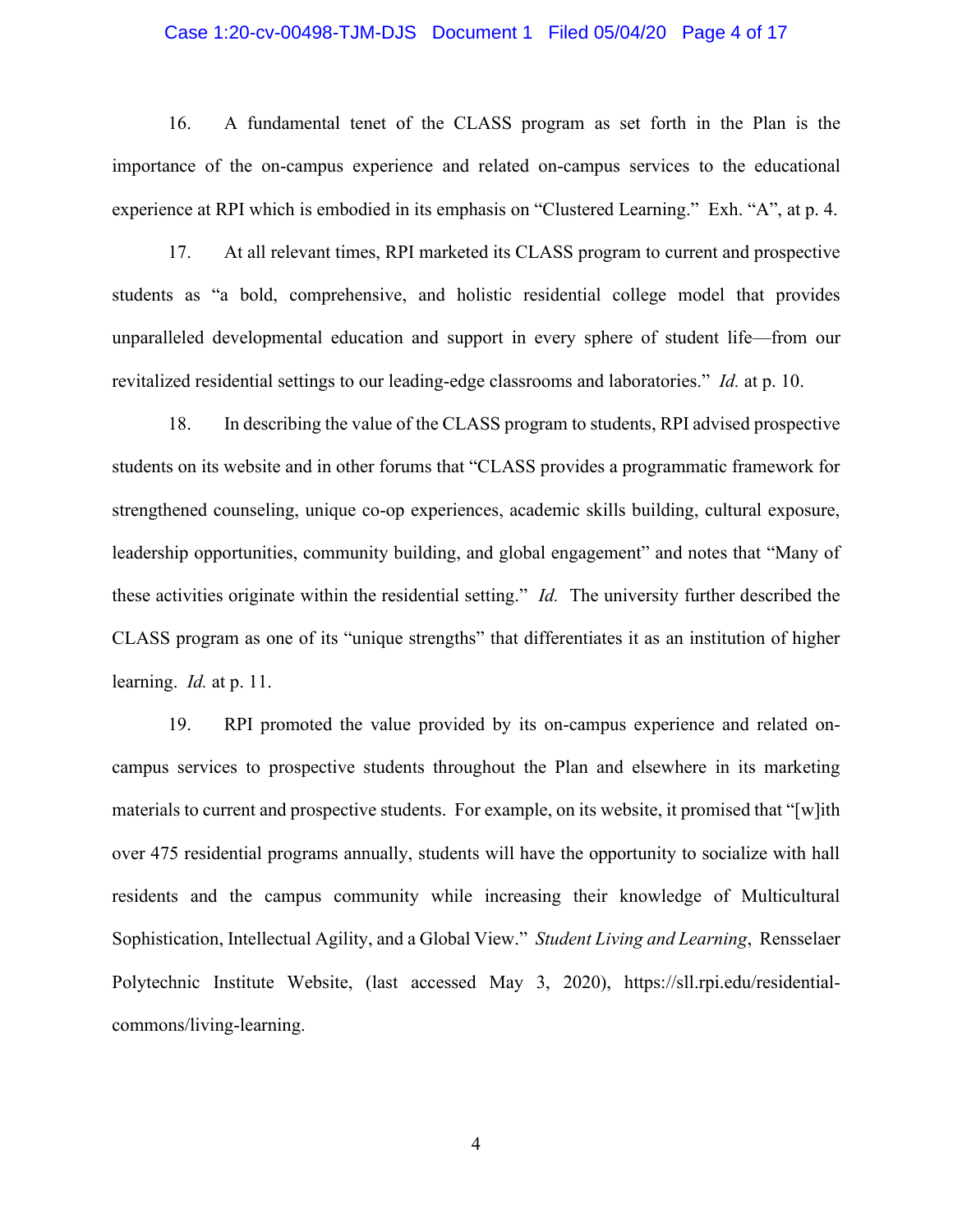## Case 1:20-cv-00498-TJM-DJS Document 1 Filed 05/04/20 Page 5 of 17

20. On its website, RPI further marketed the value of the CLASS program to prospective and current students in an informational video that featured students engaged in a wide-range of on-campus events including working in laboratories, using the athletic facilities, and socializing in student common areas, and featured students and faculty attesting to the transformative impact of the on-campus residential academic experience. *See CLASS (Clustered Learning, Advocacy, and Support for Students)*, Rensselaer Polytechnic Institute Website, (last accessed May 3, 2020), https://info.rpi.edu/class.

21. RPI promoted the importance of the on-campus residential academic experience to its CLASS program, which it described as "Residential Clustering," on its website, stating:

# **RESIDENTIAL CLUSTERING**

To ensure that the educational and developmental needs of our students are met, Rensselaer provides unique living and learning communities for each class cohort. As a central feature of CLASS, the following commons communities exist, each with its own character and focus, creating a small, tightly knit student community that blends the academic, social, and residential aspects of university life.

#### Three Unique Commons at Rensselaer:

Residential Commons - On-campus residence halls, clustered by class cohort, provide students with ongoing support and guidance.

Greek Commons - A living and learning environment that cultivates leadership and personal development for Greek chapter and council members through programming and collaboration with staff and campus leaders.

Off-Campus Commons (1525 15th St.) - A place for students living off campus to engage and collaborate with the Rensselaer campus community through programs, meetings, and events.

Several affinity-based living options are also available, including "Vasudha," centered around earth, energy, and the environment; "Leadership House," which provides student leadership development; "Design and the Arts," for students interested in the intersection of design, arts, media, and technology; "Wellness House," focused on a holistic approach to health and well-being; and, beginning fall '19, "Cultural House," celebrating the diversity of our student community; and the "Global Experience House," offering international views and experiences.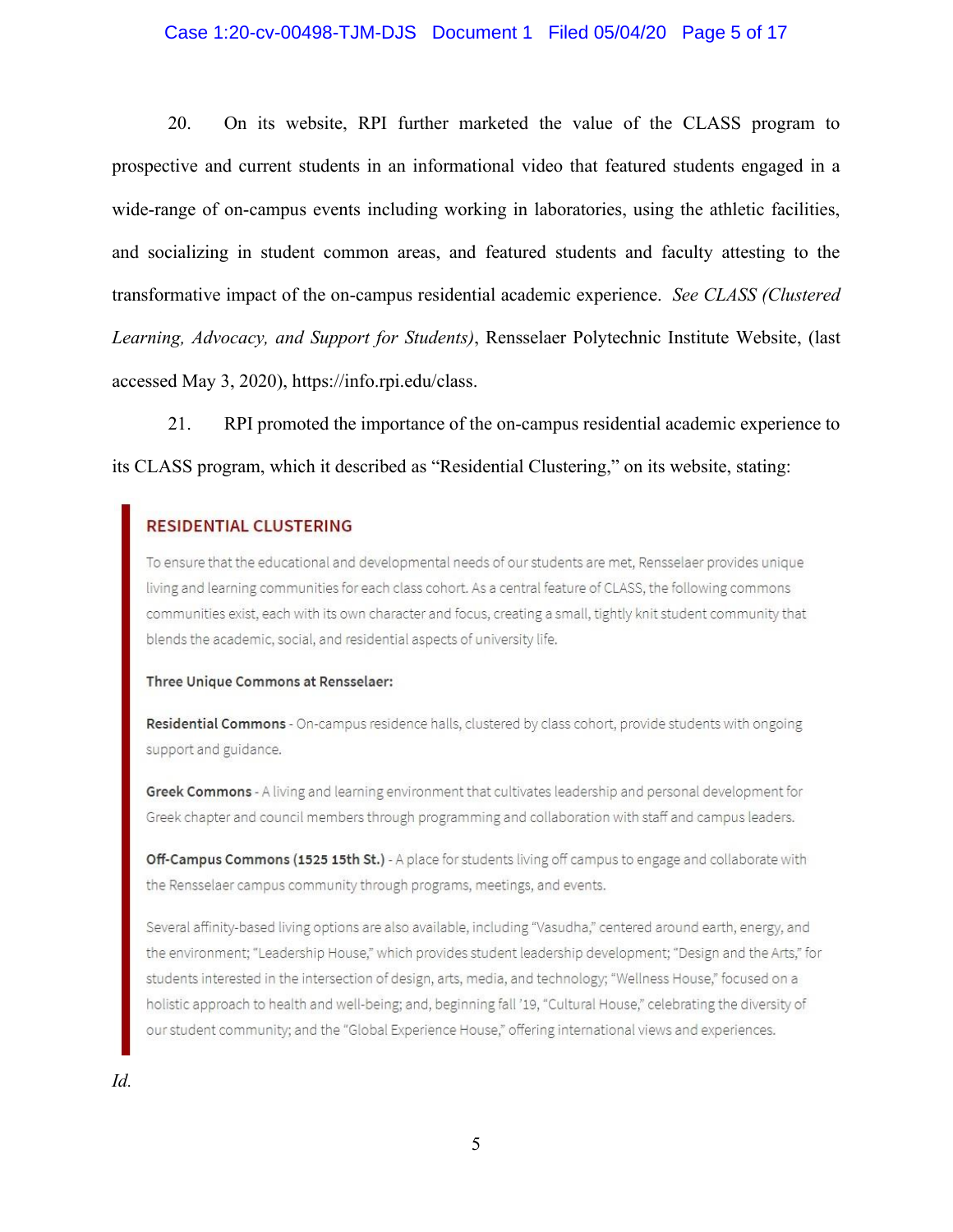## Case 1:20-cv-00498-TJM-DJS Document 1 Filed 05/04/20 Page 6 of 17

22. In the Plan and as part of the CLASS program, RPI also promised that "we will . . . [p]rovide for our students an inclusive community, within a residential college model, that supports them in their personal growth and success." Exh. "A", at p. 20.

23. RPI further acknowledged the crucial importance of on-campus residential and recreational facilities to the student experience in the Plan, noting that "[r]esidential and recreational facilities for our students must be inviting and support a robust living/learning environment." *Id.* at p. 23.

24. In fact, RPI deemed the on-campus, residential experience to be so critical to the overall student experience and its academic product that it mandated that all first and second year students, transfer students, and rising undergraduate juniors participating in the mandatory "The Arch" summer semester live on campus and pay fees for room and board.

25. In justifying this on-campus residential mandate, RPI stated on its website that "[l]iving on campus is a critical component of the CLASS (Clustered Learning, Advocacy, and Support for Students) experience. It provides students with the opportunity to live, learn, and experience Rensselaer and the local Troy area with members of their cohort." *Student Living and Learning, Housing Requirement*, Rensselaer Polytechnic Institute Website, (last accessed May 3, 2020), https://sll.rpi.edu/residential-commons/housing-requirement.

26. The Arch requirement for rising undergraduate juniors was promoted by RPI in the Plan and elsewhere as another crucial and fundamental component of its academic product.

27. RPI describes The Arch requirement on its website as follows:

"During The Arch, students remain on campus for the summer after their sophomore year, taking junior-level classes, and receive focused attention from professors at this pivotal point in their academic progression. Then, students leave the Troy campus for a semester during the traditional junior year—either fall or spring to pursue their passions in the form of co-ops, internships, civic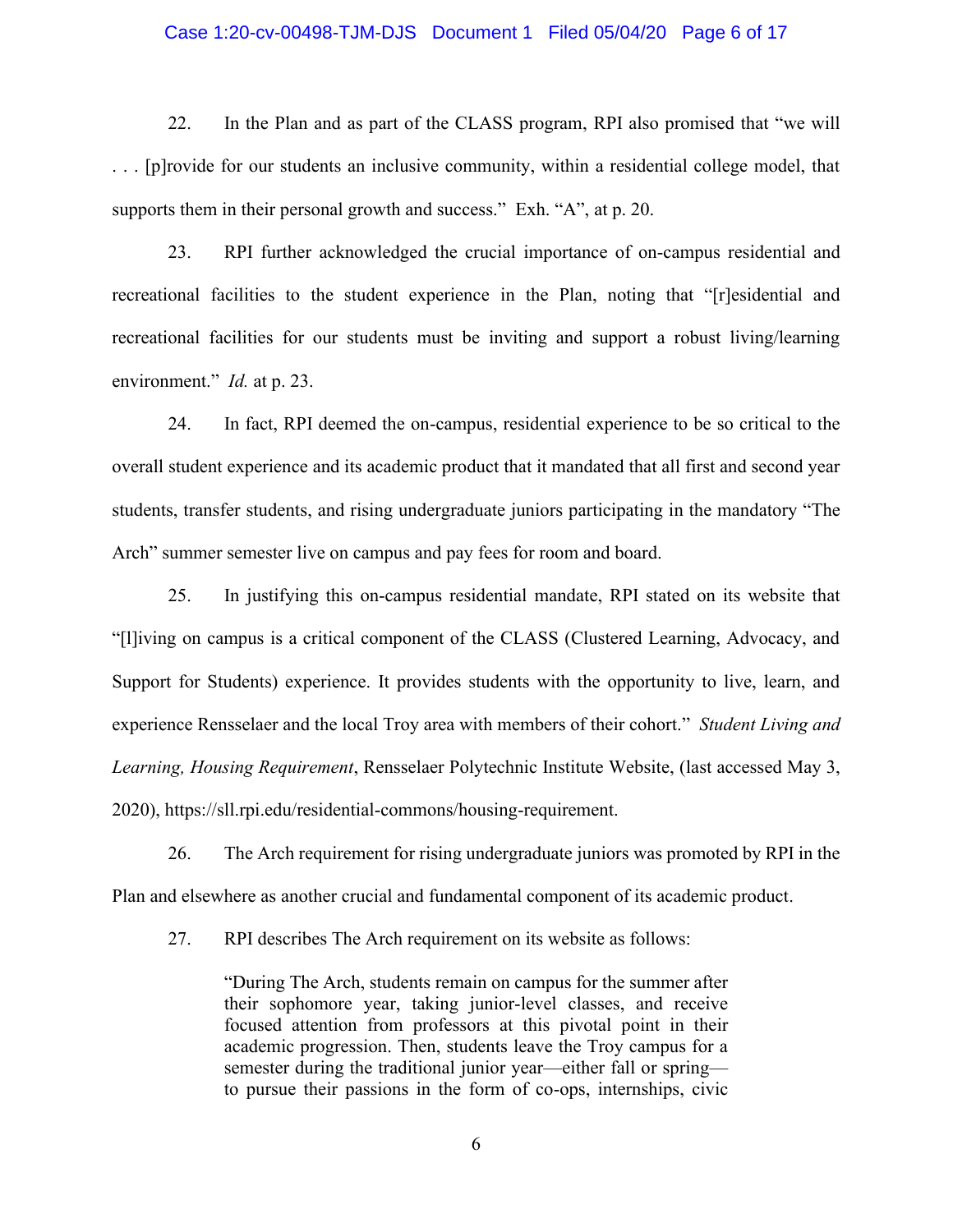## Case 1:20-cv-00498-TJM-DJS Document 1 Filed 05/04/20 Page 7 of 17

engagement, research, or international experiences. Students who pursue these opportunities during their academic career are better prepared for future professional careers and graduate school."

*The Arch, What is the Arch?*, Rensselaer Polytechnic Institute Website, (last accessed May 3, 2020), https://info.rpi.edu/arch/what-arch.

28. In essence, The Arch is a mandatory summer semester for rising undergraduate juniors that takes the place of a traditional semester during their junior year. After completing The Arch requirement, students then take part in a "Semester Away" during their junior year in which they are encouraged to seek out internships and other forms of experiential learning away from the RPI campus.

29. Students are charged tuition and fees for their Arch Semester in the same manner as for other semesters.

30. Indisputably, the Plan has achieved transformational results for RPI, and the commitments made by the university to provide an experiential on-campus learning environment have attracted increases in enrollment and revenue to the university.

31. In this regard, in its most recently available tax return for the year ending June 2018, RPI reported annual revenue of \$591,700,082 and total assets worth over \$1.5 billion. *See* Form 990, at Part 1(12), (20).

32. Upon information and belief, the success of the Plan and its importance to the university is also reflected in the compensation paid to the school's executive president, Dr. Shirley Ann Jackson, who is reported to be the third highest paid college official in the nation with total compensation of over \$5,000,000 annually. *See* Bauman et al., *Executive Compensation at Public and Private Colleges*, THE CHRONICLE OF HIGHER EDUCATION, Jan. 14, 2020, https://www.chronicle.com/interactives/executive-compensation#id=table\_private\_2017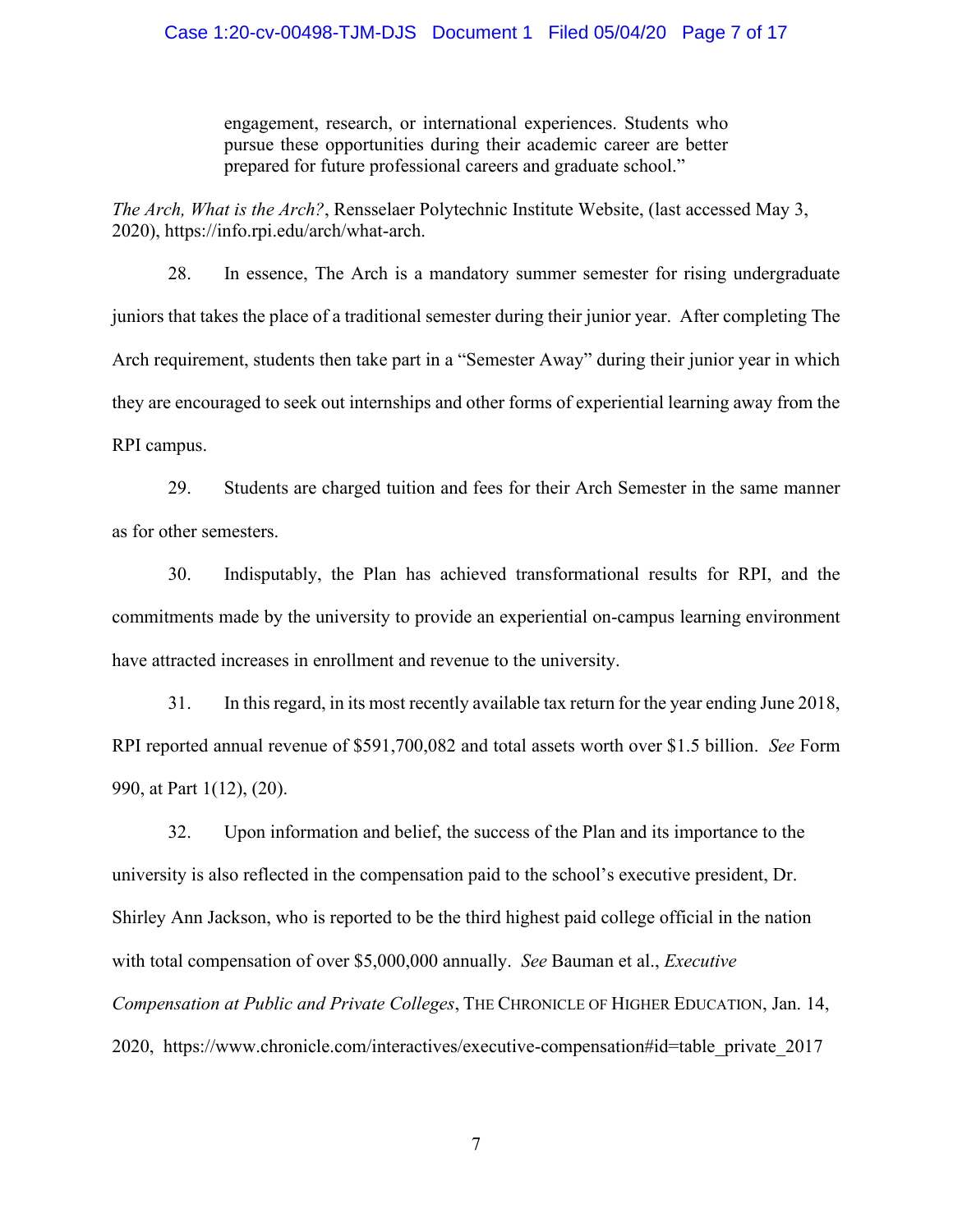#### Case 1:20-cv-00498-TJM-DJS Document 1 Filed 05/04/20 Page 8 of 17

33. In or about February 2020, a contagious virus designated "COVID-19" was observed by state and federal authorities to have spread to the United States and the State of New York.

34. On or about March 10, 2020, RPI became one of the first colleges in New York's Capital District to announce that it was cancelling all in-person instruction and would be conducting all instruction remotely in light of the ongoing COVID-19 pandemic.

35. Thereafter, RPI announced that it would be taking immediate action to bring virtually all on-campus activity to a halt, including:

- a. Directing Plaintiffs and all other students living on campus to vacate their oncampus housing no later than March 20, 2020;
- b. Prohibiting Plaintiffs and all other students from accessing any on-campus facilities or buildings (but for a limited number of students granted special permission to remain on campus);
- c. Cancelling all in-person student activities, special events, travel, and extracurricular activities; and
- d. Cancelling the scheduled commencement ceremony and replacing it with a "remote" commencement ceremony.

36. Upon information and belief, the fair market value of online academic instruction is substantially less than the fair market value of the on-campus academic experience and related on-campus services that were promised by Defendant to its students.

37. Nevertheless, RPI thereafter announced to its students that "Rensselaer will not be adjusting tuition for the spring semester 2020. Class are continuing through remote instruction." *Frequently Asked Questions*, *Division of Student Life, Office of the Vice President*, Rensselaer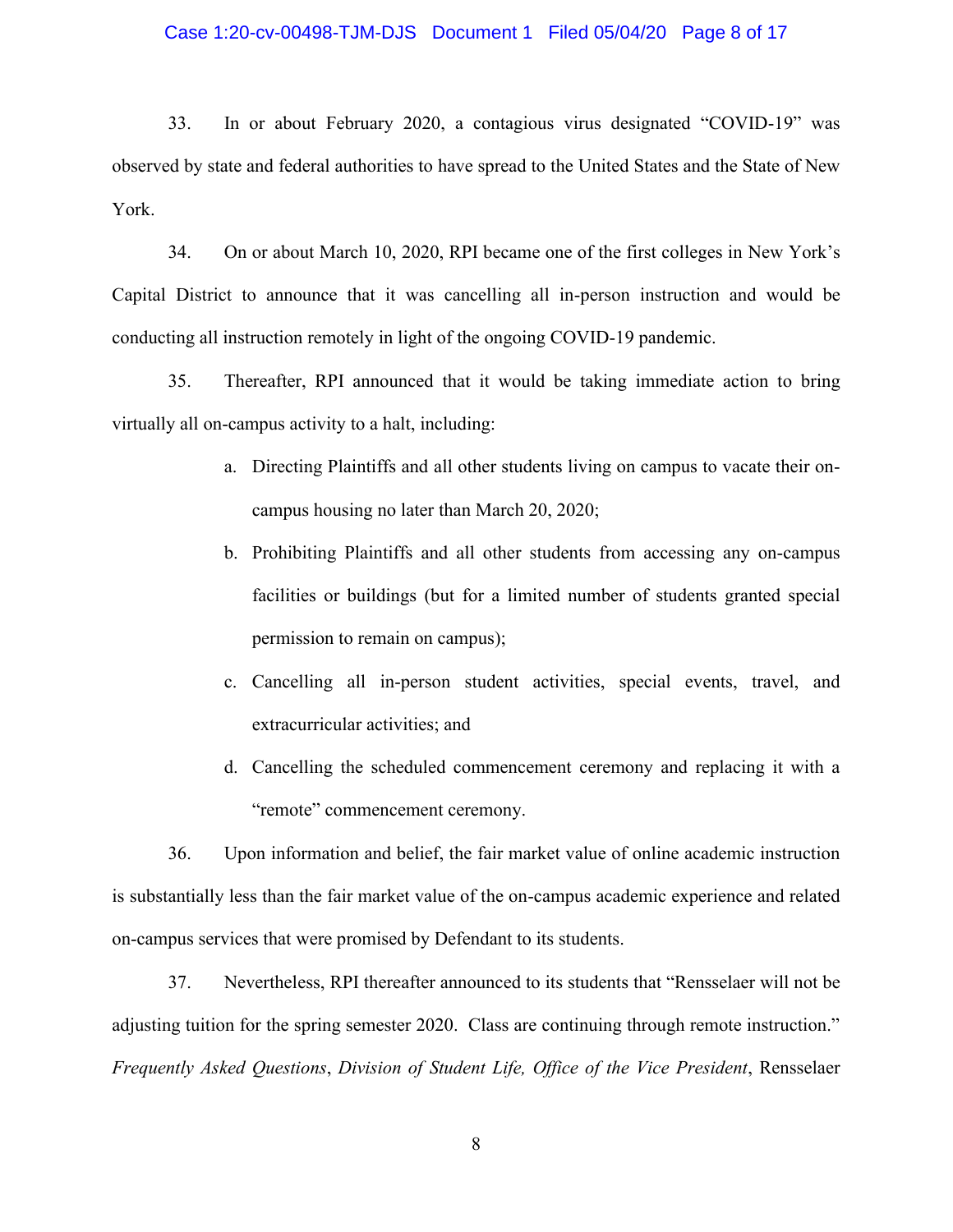#### Case 1:20-cv-00498-TJM-DJS Document 1 Filed 05/04/20 Page 9 of 17

Polytechnic Institute Webpage, (last accessed May 3, 2020), https://rpi.app.box.com/v/covid19 faq-students

38. RPI also subsequently announced that the above-mentioned restrictions would apply not only to the Spring 2020 semester, but to the upcoming Summer 2020 Arch semester as well.

39. RPI conceded on its website that "one intent of The Arch program is for students to live and learn on campus together" and that "[w]e realize that we cannot completely replace the community-building elements in an online environment." *Frequently Asked Questions*, *Division of Student Life, Office of the Vice President*, Rensselaer Polytechnic Institute Webpage, (last accessed May 3, 2020), https://rpi.app.box.com/v/covid19-faq-students

40. On or about April 3, 2020, RPI began providing instruction to its students solely via remote means such as prerecorded videos, telephone, and videoconference.

41. As a result of the restrictions put in place by Defendant, students who were charged tuition for the Spring and/or Summer 2020 Arch semesters have and will be deprived of an oncampus academic experience and related on-campus services that were promised to them by Defendant, including, but not limited to:

- a. The ability to engage in in-person, residential, experiential, kinesthetic, and handson learning;
- b. The ability to access on-campus facilities such as laboratories, workshops, and athletic facilities;
- c. The ability to participate in on-campus extracurricular activities;
- d. The ability to participate in on-campus events and lectures;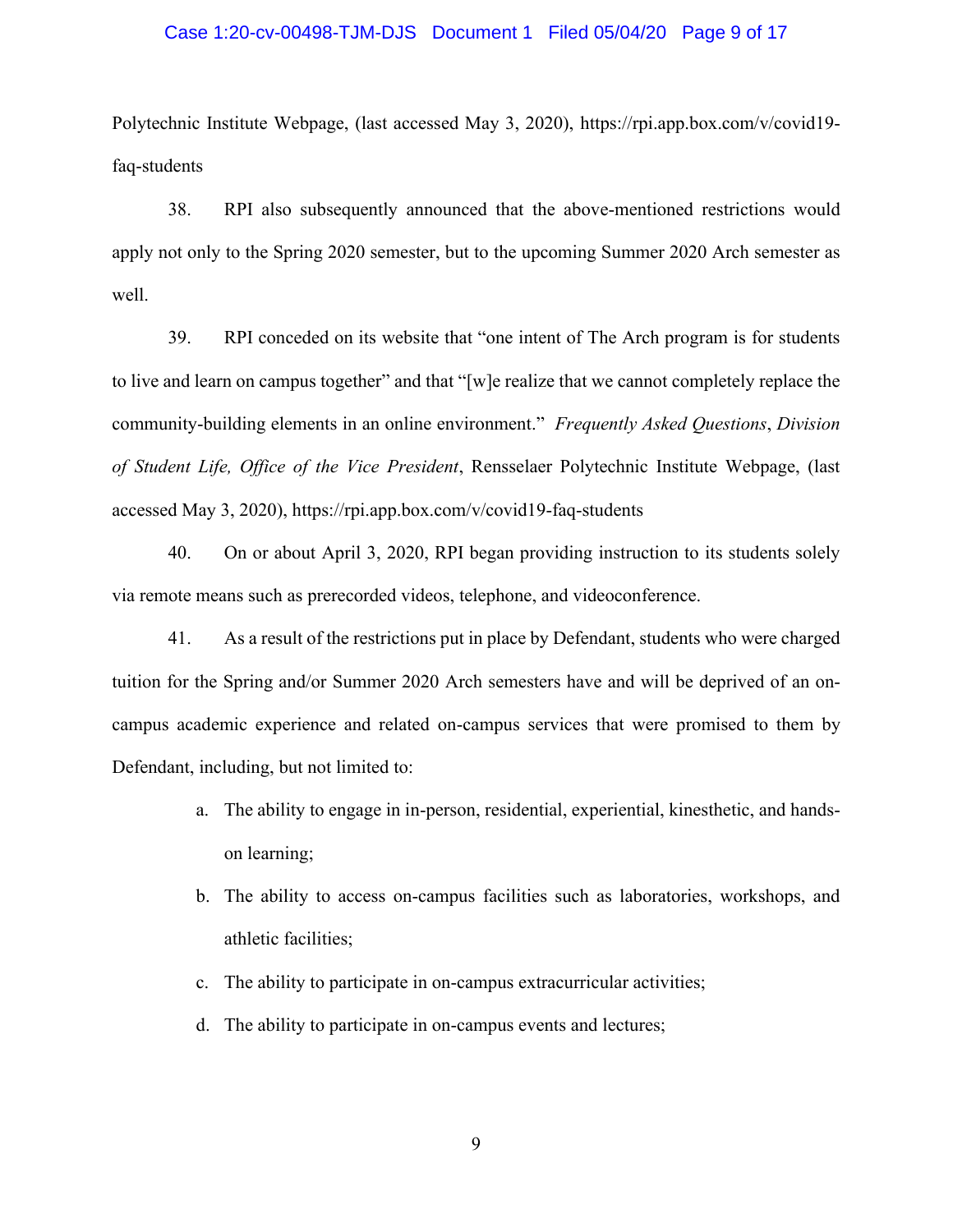- e. The ability to engage in in-person interaction with other students, faculty, and staff; and
- f. The ability to participate in "Clustered Learning", which Defendant advertised as a critically important and distinguishing factor justifying attendance at its institute.

42. Despite its inability to deliver the on-campus academic experience and related oncampus services it promised to students, RPI has failed and refused to refund or adjust any portion of the tuition paid by Plaintiffs or, upon information and belief, any of its students for the Spring 2020 or Summer 2020 Arch semesters.

43. Additionally, RPI has further failed to refund or adjust fees charged to Plaintiffs or, upon information and belief, any of its students, for the Spring 2020 and Summer 2020 Arch semesters in an amount that equitably compensates students for their reduced ability to utilize the services for which those fees were charged, including, but not limited to student activity fees, health center fees, and fees for individual clubs and activities.

44. In addition, RPI has refused to reduce or adjust the tuition and fees charged for the Summer 2020 Arch semester notwithstanding its inability to provide the promised on-campus academic experience and related on-campus services.

45. RPI's failure to reduce or refund the tuition and fees charged for the Spring 2020 and Summer 2020 Arch semesters has resulted in Plaintiffs and other similarly situated students being charged inequitable and excessive tuition and fees.

46. In effect, RPI has sought to reduce the financial burden it faces as a result of the COVID-19 epidemic by inequitably shifting that burden onto its students.

47. Upon information and belief, RPI has engaged in these acts and omissions at the expense of its students despite having accepted millions of dollars in federal aid under the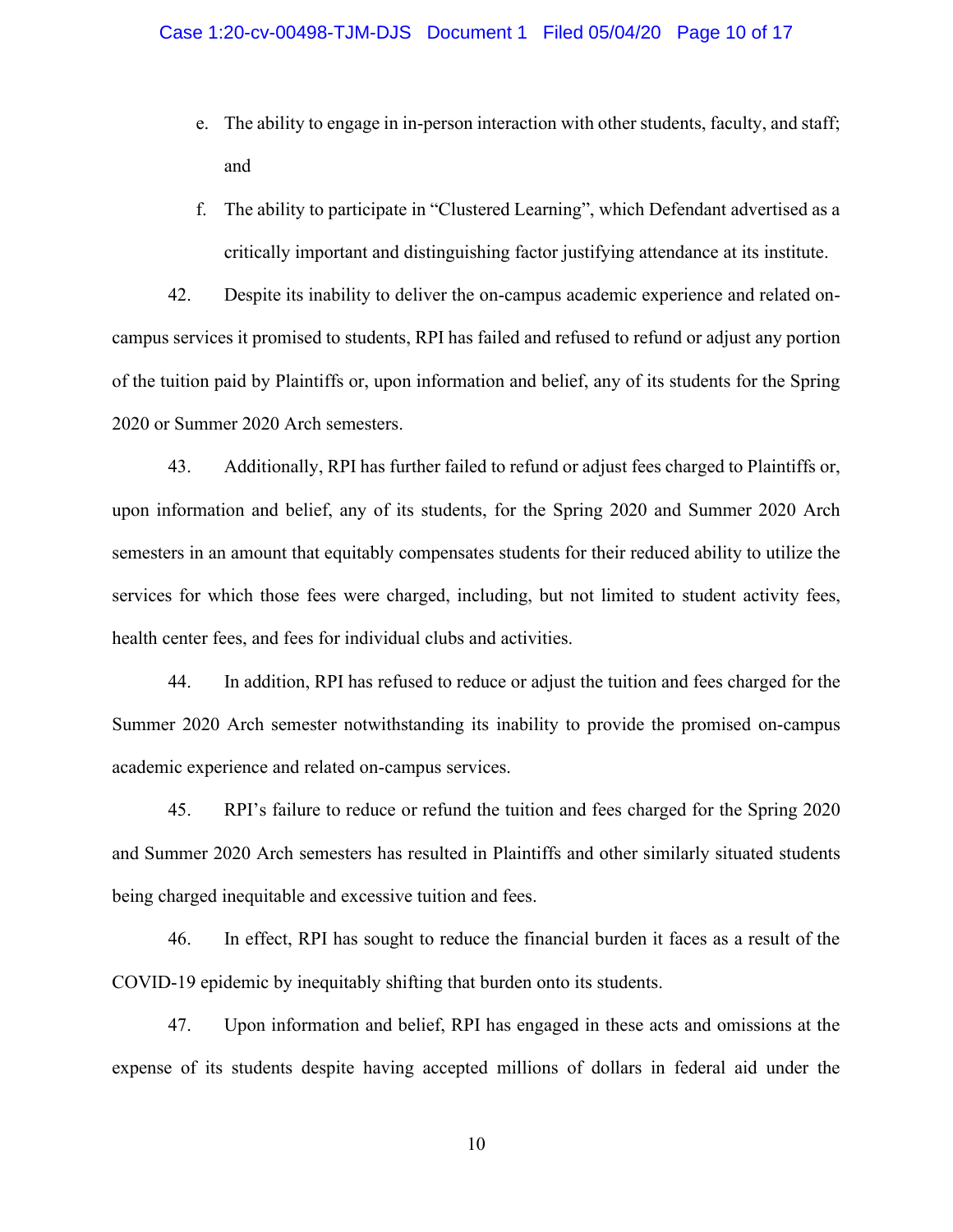# Case 1:20-cv-00498-TJM-DJS Document 1 Filed 05/04/20 Page 11 of 17

Coronavirus Aid, Relief, and Economic Security (CARES) Act intended to replace revenue lost as a result of the COVID-19 pandemic.

# **V. CLASS ALLEGATIONS**

48. Plaintiffs repeat and reassert each of the preceding paragraphs as though fully set forth in this paragraph.

49. Plaintiffs seek class certification pursuant to Fed. R. Civ. P. 23 (a), (b)(2) and (b)(3)

on behalf of the class, which is comprised of the subclasses defined below:

# a. **Spring 2020 Semester**

All students enrolled in the 2020 Spring semester at Rensselaer Polytechnic Institute who were charged tuition or fees for services and benefits that were not fully accessible or delivered; and

# b. **Summer 2020 Arch Semester**

All students enrolled in the 2020 Summer Arch semester at Rensselaer Polytechnic Institute who were charged tuition or fees for services and benefits that were not fully accessible or delivered.

50. Upon information and belief, the scope of the class may be further refined after discovery of Defendant's and/or third-party records.

51. The exact number of members of the class, as identified above, is not known to plaintiffs, but upon information and belief, exceeds 7,000 persons and is sufficiently numerous

such that joinder of individual members herein is impracticable.

52. The members of the putative class are mutually and commonly aggrieved and the relief sought is common to the entire class and, if granted, would commonly benefit the entire class.

53. There are numerous questions of law and fact common to plaintiffs and the class, including: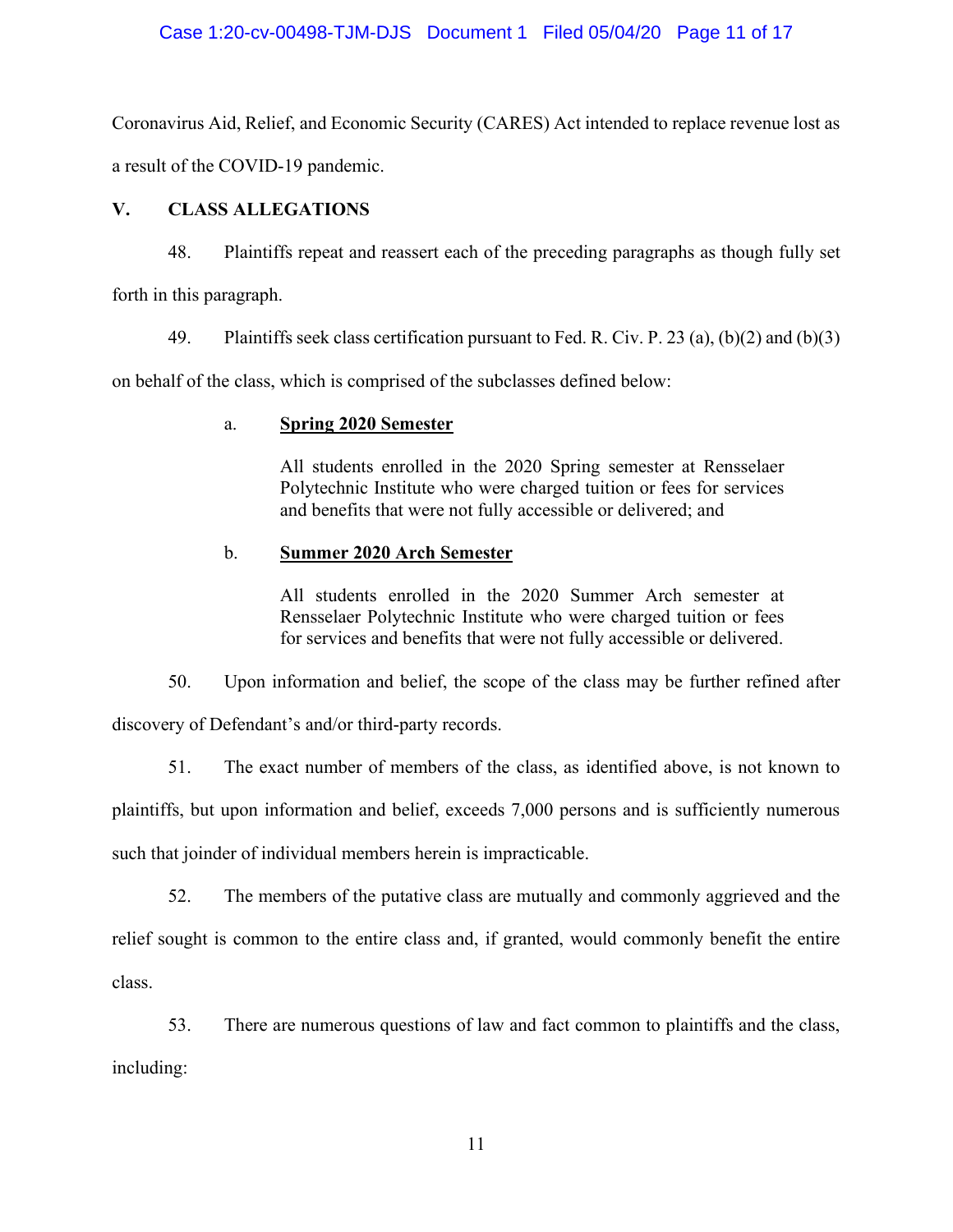- a. Whether Plaintiffs paid tuition to Defendant for the Spring 2020 and/or Summer 2020 Arch semesters.
- b. Whether Plaintiffs paid fees to Defendant for the Spring 2020 and/or Summer 2020 Arch semesters.
- c. Whether Defendant was unjustly enriched by Plaintiffs' payment of tuition for the Spring 2020 and Summer 2020 Arch semesters.
- d. Whether Defendant was unjustly enriched by Plaintiffs' payment of fees for the Spring 2020 and Summer 2020 Arch semesters.
- e. Whether it would be against equity and good conscience to permit Defendant to retain the full unrefunded amount of tuition paid by Plaintiffs for the Spring 2020 and Summer 2020 Arch semesters.
- f. Whether it would be against equity and good conscience to permit Defendant to retain the full unrefunded amount of fees paid by Plaintiffs for the Spring 2020 and Summer 2020 Arch semesters.
- g. Whether a legal contract was formed between Plaintiffs and Defendant.
- h. Whether Defendant failed to perform its obligations to Plaintiffs under the contract.

54. Common questions of fact and law predominate over any questions affecting only individual members of the class, including but not limited to the alleged acts and omissions and breach of Defendant's legal duties set forth herein.

55. Plaintiffs' claims herein are typical of the claims of the class, in that the claims of all members of the class, including Plaintiffs, depend on a showing of the acts and omissions of Defendant giving rise to the right of Plaintiffs to the relief sought.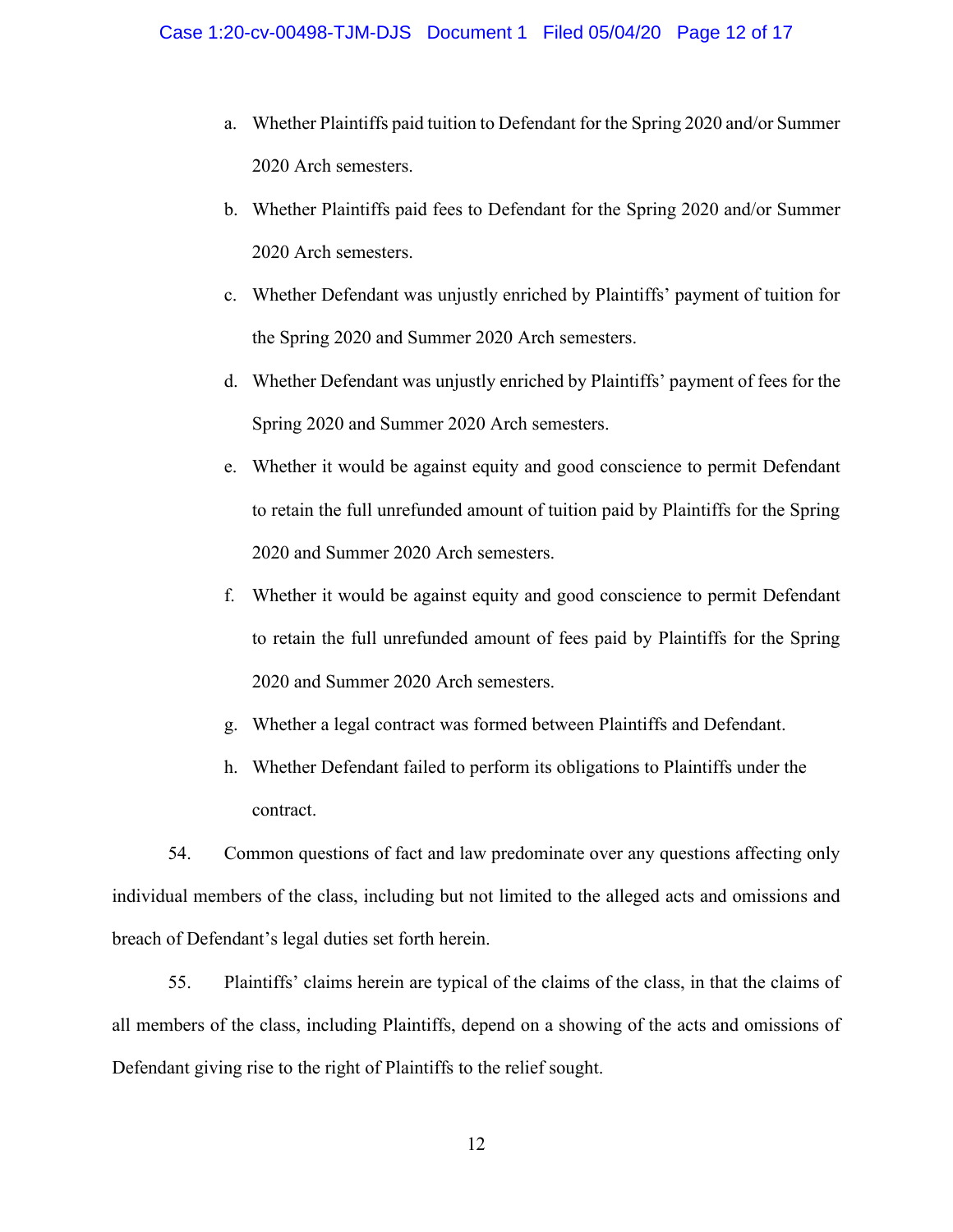### Case 1:20-cv-00498-TJM-DJS Document 1 Filed 05/04/20 Page 13 of 17

56. Plaintiffs will fairly and adequately protect the interests of the respective class members in that plaintiffs have such a plain, direct, and adequate interest in the outcome of the controversy to assure the adequacy of the presentation of the issues involved herein. Plaintiffs have no interest which is adverse to any interest of the class members.

57. Plaintiffs have retained competent counsel with substantial experience litigating class claims in both state and federal court.

58. Plaintiffs and their counsel are committed to vigorously prosecuting this action on behalf of the class and have the financial resources to do so. Neither Plaintiffs nor their counsel have interests adverse to the class.

59. Class action treatment is superior to other available methods for the fair and efficient adjudication of the controversy.

60. Absent class certification, individual litigation of the claims would be unreasonably expensive in light of the probable recoverable damages, burdensome upon the court, and would waste resources otherwise available to compensate the class.

61. Absent class certification, the claims of infant class members may never be timely.

# **VI. CAUSES OF ACTION**

## **FIRST CAUSE OF ACTION (Breach of Contract)**

62. Plaintiffs repeat and reassert each of the preceding paragraphs as though fully set forth in this paragraph.

63. Defendant Rensselaer Polytechnic Institute extended an offer to provide Plaintiffs with an on-campus academic experience and related on-campus services during the Spring 2020 and/or Summer 2020 Arch semesters in consideration for the payment of certain tuition and fees.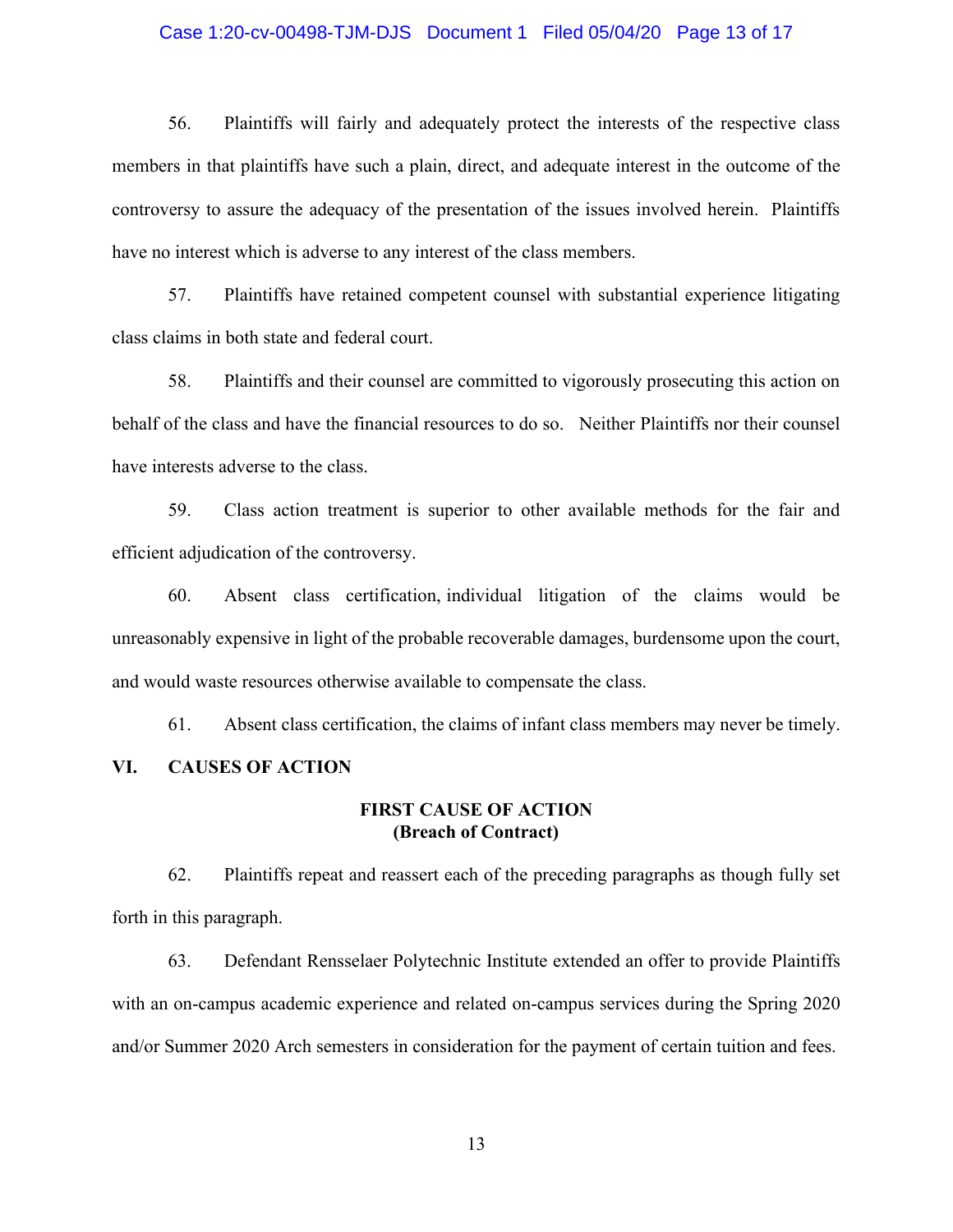### Case 1:20-cv-00498-TJM-DJS Document 1 Filed 05/04/20 Page 14 of 17

64. Plaintiffs accepted Defendant's offer and tendered the agreed upon consideration to Defendant which Defendant accepted.

65. Defendant thereafter failed to provide the agreed upon on-campus academic experience and related on-campus services in breach of the parties' contract and in violation of the parties' agreement.

66. Defendant failed to act fairly and in good faith in its contractual dealings with Plaintiffs.

67. Plaintiffs have been damaged by Defendant's breach of contract by, among other things, being deprived of the full value of the bargained for on-campus academic experience and related on-campus services and by the future diminution of the value of their academic degree and earnings.

68. Plaintiffs are entitled to recover damages as a result of Defendant's breach, including, but not limited to, reimbursement of tuition, fees and other expenses, in an amount to be determined upon the trial of this action.

# **SECOND CAUSE OF ACTION (Estoppel)**

69. Plaintiffs repeat and reassert each of the preceding paragraphs as though fully set forth in this paragraph.

70. At all times relevant, defendant Rensselaer Polytechnic Institute made a clear and unambiguous promise to provide students, including Plaintiffs, with an on-campus academic experience and related on-campus services.

71. The promises made by Defendant are incorporated into the Plan, which characterizes the commitments by Defendant as "We Will Statements." Exh. "A", at p. 5.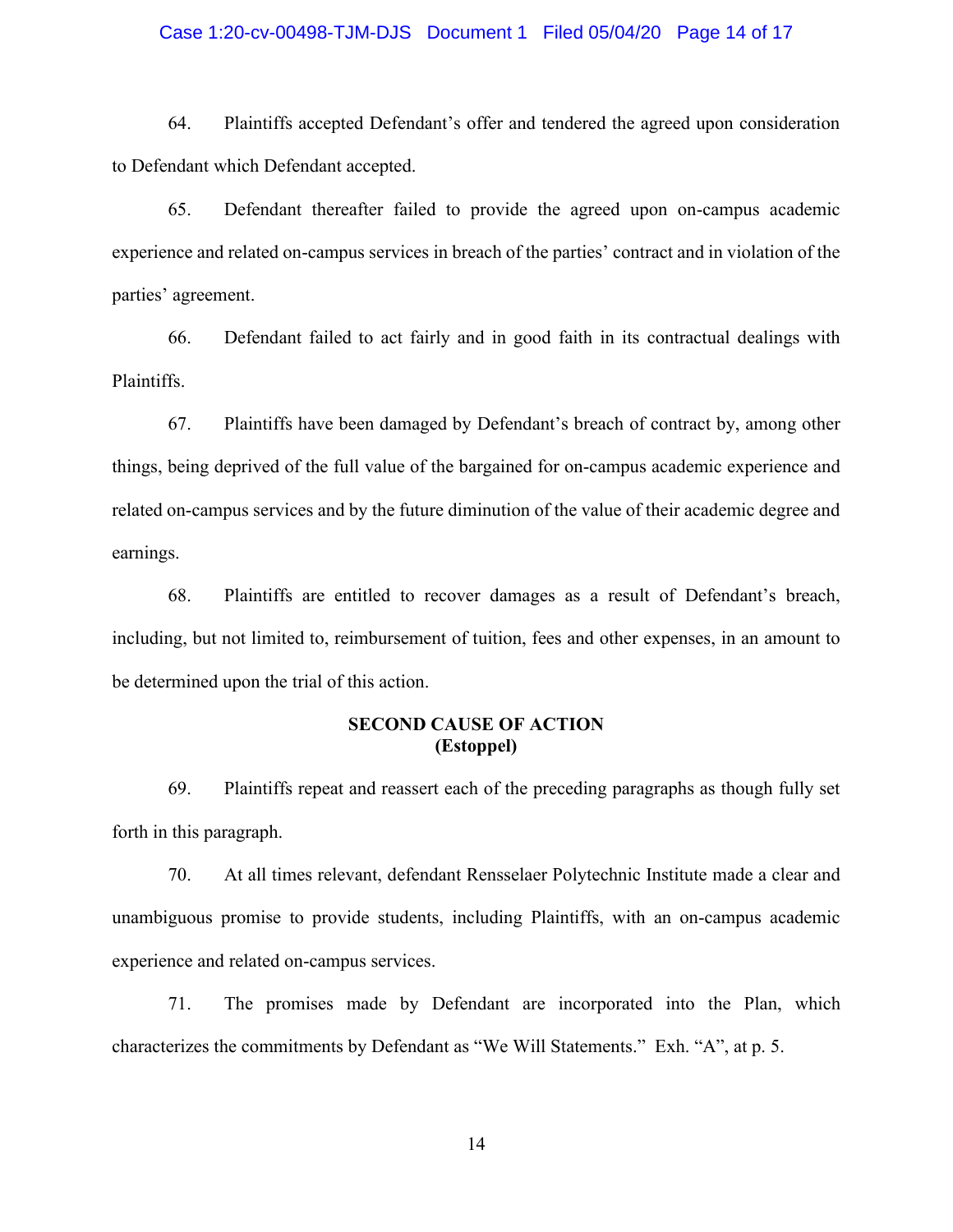### Case 1:20-cv-00498-TJM-DJS Document 1 Filed 05/04/20 Page 15 of 17

72. Plaintiff incorporates by reference herein each of Defendant's statements made in the Plan.

73. Among the most prominent of the We Will Statements is Defendant's commitment to "[o]ffer a complete student experience, highlighted by: Clustered Learning, Advocacy, and Support for Student (CLASS)." Exh. "A", at p.10.

74. It was reasonable and foreseeable that students would rely on Defendant's promise to provide students with an on-campus academic experience and related on-campus services.

75. Plaintiffs reasonably relied on Defendant's promise to their detriment, in among other things, being deprived of an on-campus academic experience and related on-campus services.

76. Defendant should be equitably estopped from retaining the full amount of the tuition and fees paid to Defendant by Plaintiffs for an on-campus experience and related on-campus services.

77. Accordingly, Plaintiffs are entitled to recover damages in an amount to be determined upon the trial of this action, including, but not limited to, reimbursement of tuition, fees and other expenses, and such other and further relief as this Court deems just and equitable.

## **THIRD CAUSE OF ACTION (Unjust Enrichment)**

78. Plaintiffs repeat and reassert each of the preceding paragraphs as though fully set forth in this paragraph.

79. Plaintiffs paid tuition and fees to defendant Rensselaer Polytechnic Institute for an on-campus academic experience and for related on-campus services during the Spring and/or Summer 2020 Arch semesters.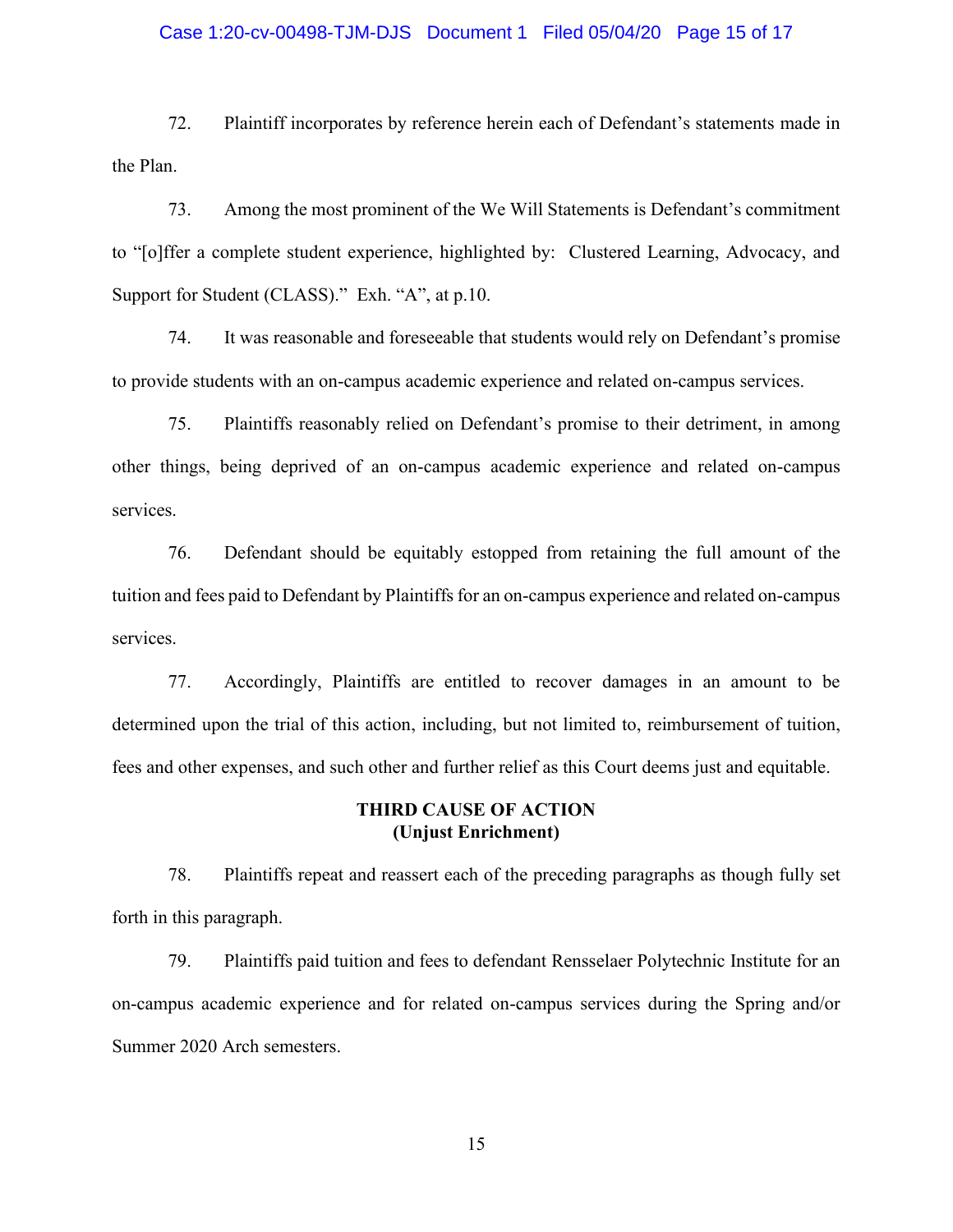### Case 1:20-cv-00498-TJM-DJS Document 1 Filed 05/04/20 Page 16 of 17

80. Plaintiffs' payment of such sums conferred a direct benefit upon Defendant and Defendant accepted such benefit.

81. Defendant's acceptance of such benefit was at the expense of Plaintiffs who were deprived of the further beneficial use of such funds.

82. Defendant has failed to provide plaintiffs with an on-campus academic experience for the Spring or Summer 2020 Arch semesters or to provide the related on-campus services.

83. It would be against equity and good conscience to permit Defendant to retain the full amount of the tuition and fees paid to it by Plaintiffs for an on-campus experience and related on-campus services which Defendant has failed and refused to provide.

84. As a result of Defendant's acceptance of tuition and fees paid by Plaintiffs, Defendant has been unjustly enriched and Plaintiffs are entitled to the disgorgement of such sums in an amount to be determined upon the trial of this action and such other and further relief as this Court deems just and equitable.

85. In the alternative to the claims alleged above, Plaintiffs have no other adequate remedy at law.

#### **VII. DEMAND FOR TRIAL BY JURY**

Plaintiffs demand a jury trial on all issues so triable.

## **VIII. PRAYER FOR RELIEF**

WHEREFORE, Plaintiffs demand judgment against defendant as follows:

- A. Certifying this action as a class action;
- B. Appointing the named Plaintiffs as class representatives;
- C. Appointing the undersigned counsel as class counsel;